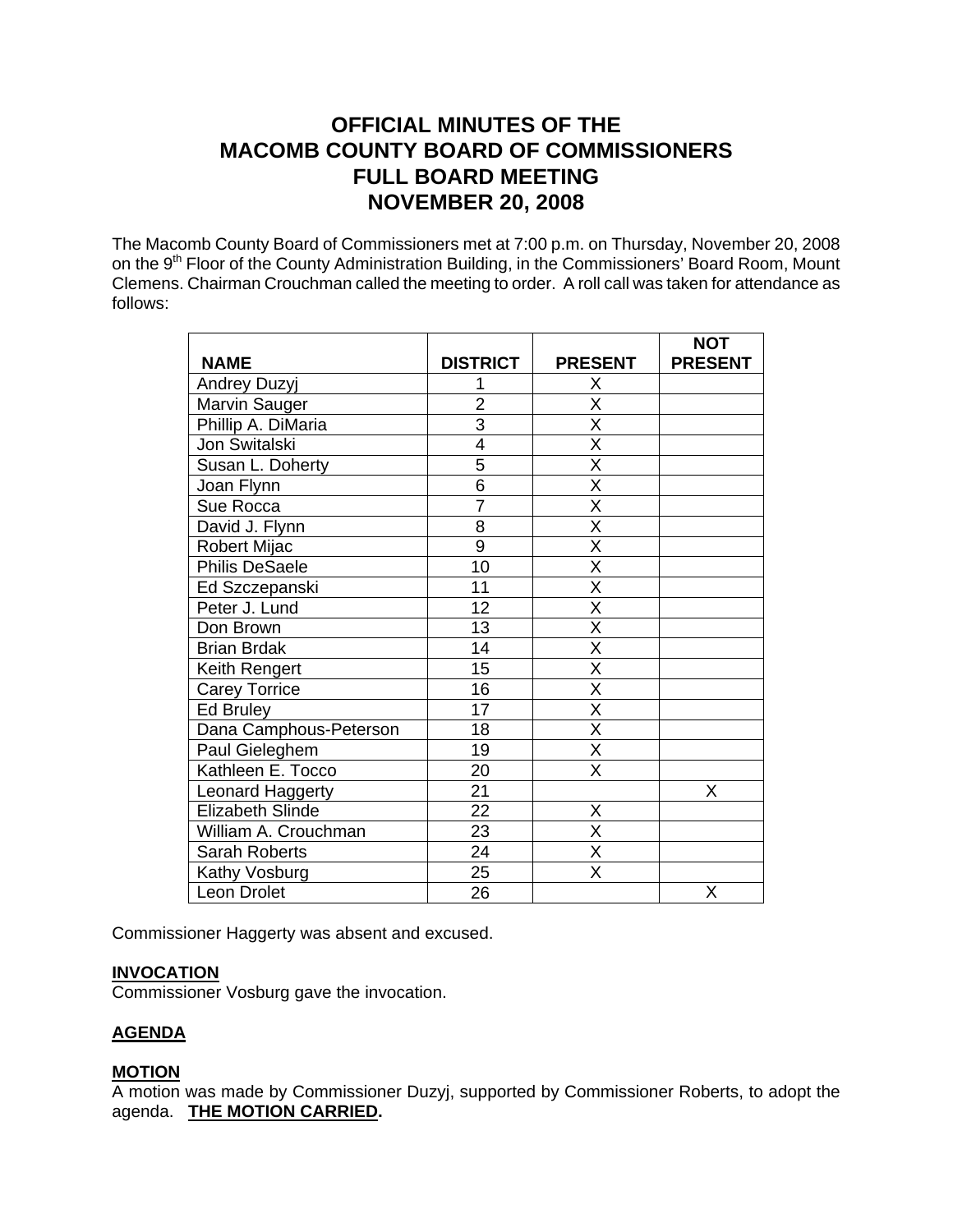# **MINUTES**

### **MOTION**

A motion was made by Commissioner Rocca, supported by Commissioner Slinde, to approve the minutes of October 9, 2008. **THE MOTION CARRIED**.

### **PRESENTATION**

Chair Crouchman presented a resolution to MCREST. Commissioner DiMaria presented a resolution to Detective Derek McLaughlin.

### **PUBLIC PARTICIPATION**

Thomas Catenacci; 45481 Nottingham, Macomb Township Tony Mannino; 43667 Columbia Drive; Clinton Township Michelle Sobieski; 36777 Maple Ridge; Clinton Township Marty Clauw; 79223 Brown Road; Bruce Township Sandra Dubay; 39824 Litke; Clinton Township Karen Kenna; 8213 Prospect; Warren Carol Bissa; 21324 Cenntennial; St. Clair Shores Cecelia Clauw; 79223 Brown Road; Bruce Township Samier Saba; 18500 Pratt Road; Armada Patricia Harsen; 68421 Lowe Plank; Lenox Township Basel Batayeh; 17150 Bordman Ave; Armada Darryl Onderik; 53245 Sams Lane; Chesterfield Dennis Kott, 23355 Deanhurst, Clinton Township Leocadia Breasbois; 7227 Meisner; China Helen Batayeh; 17150 Bordman Ave; Armada James Tiganelli; 11801 Francesca Ct.; Bruce Township Donald Lobsinger; 26900 Taylor, St. Clair Shores Chris Utykanski; 13642 Whispering Lane; Sterling Heights

# *COMMITTEE REPORTS*

# **JUSTICE AND PUBLIC SAFETY COMMITTEE – November 10, 2008**

### **MOTION**

The clerk read the recommendations from the Justice and Public Safety Committee and a motion was made by Chair Rengert, supported by Vice-Chair Brdak, to adopt the committee recommendations:

- 1. Accept and enter into the 2007 Michigan Citizen Corps Grant Agreement with the Michigan State Police Emergency Management Homeland Security Division in the amount of \$21,753.32. No local match is required.
- 2. Approve the Emergency Vendor Agreement as recommended by the acting Director of Emergency Management and the Purchasing manager.
- 3. Approve the fiscal year 2008/2009 Access and Visitation contract in the amount of \$12,000, which is 100% federally funded. This contract covers the period of October 1, 2008 through September 30, 2009.

# **THE MOTION CARRIED.**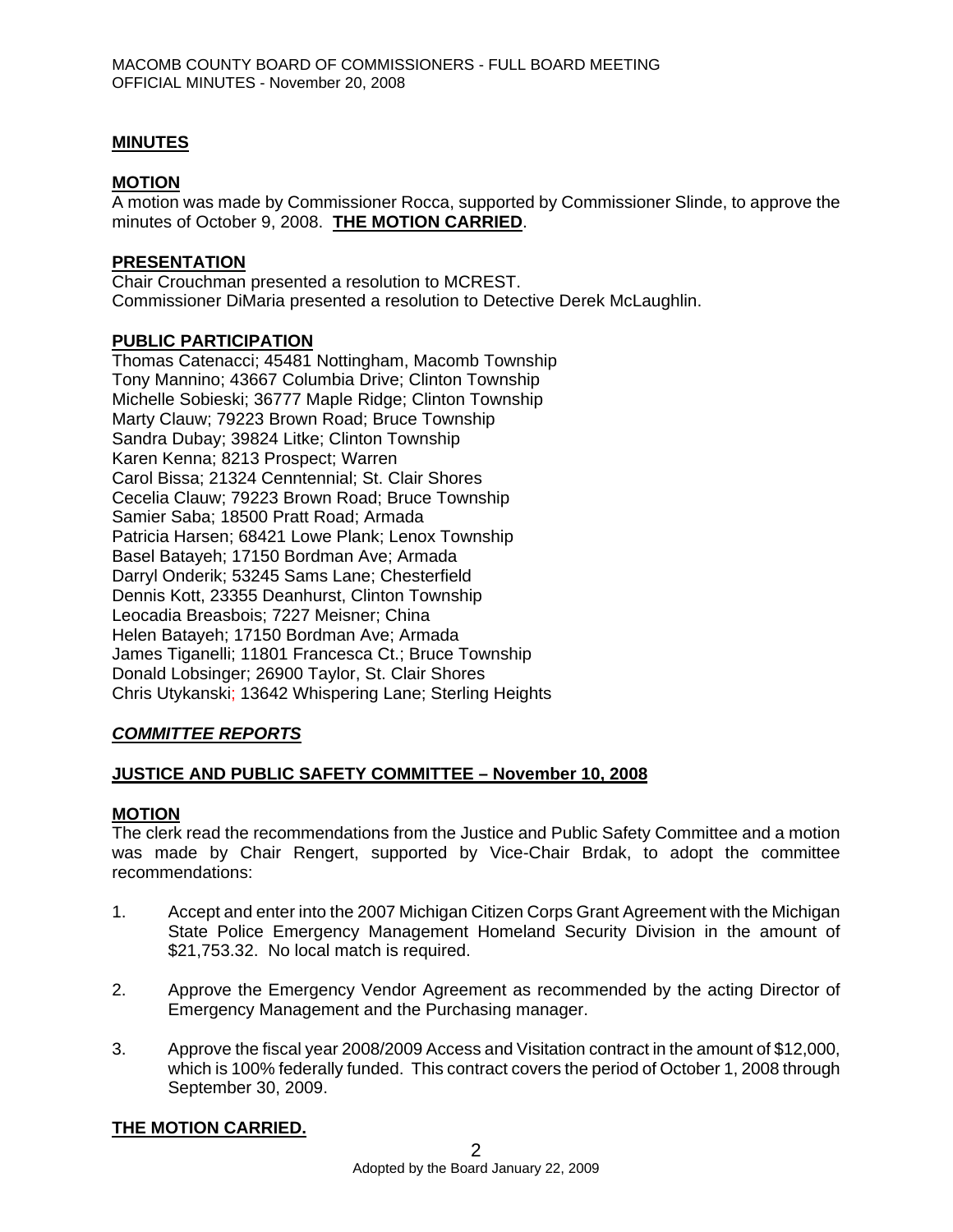# **PLANNING AND ECONOMIC DEVELOPMENT COMMITTEE – November 12, 2008**

### **MOTION**

The clerk read the recommendation from the Planning and Economical Development Committee and a motion was made by Chair Vosburg**,** supported by Commissioner Camphous-Peterson, to adopt the committee recommendation:

1. Authorize the Neighborhood Stabilization Program Substantial Amendment to the Urban County's 2008 CDBG Annual Plan and authorize the Board Chair to sign the substantial amendment so that it can be submitted to HUD on December 1, 2008.

### **THE MOTION CARRIED.**

### **OPERATIONAL SERVICES COMMITTEE – November 12, 2008**

### **MOTION**

The clerk read the recommendations from the Operational Services Committee and a motion was made by Chair Joan Flynn**,** supported by Vice-Chair Tocco, to adopt the committee recommendations:

| Authorize payment for the following invoice:        |              |              |
|-----------------------------------------------------|--------------|--------------|
| Juvenile Justice Center-Phase II                    | Bernco, Inc. | \$332,684.71 |
| Further, funds are available in the capital budget. |              |              |

2. Authorize the Macomb County Community Services Agency to extend the North Action Center lease.

# **THE MOTION CARRIED.**

### **HEALTH SERVICES COMMITTEE – November 13, 2008**

### **MOTION**

The clerk read the recommendations from the Health Services Committee and a motion was made by Chair DeSaele, supported by Vice-Chair Camphous-Peterson, to adopt the committee recommendations:

- 1. Approve Clinton Township's request to extend the Stream Bank Stabilization Project, supported by the environmental problems: Lake/River fund, through August 1, 2009.
- 2. Authorize the Health Department to apply for a Michigan Department of Environmental Quality Grant in the amount of approximately \$290,000.00 for dye testing.
- 3. Approve a recommendation from the Health Department and the Purchasing Manager that a contract in an amount not to exceed \$46,081.00 be awarded to Public Sector Consultants, Inc. for "Regional Water Quality Monitoring: Governance & Funding Plan".
- 4. Approve the Health Department's recommendation that a contract in the amount of \$164,000.00 be awarded to Patriot Services Corporation for services necessary to assist the Health Department with its responsibilities under its Bioterrorism-Emergency Preparedness Grant from the State of Michigan.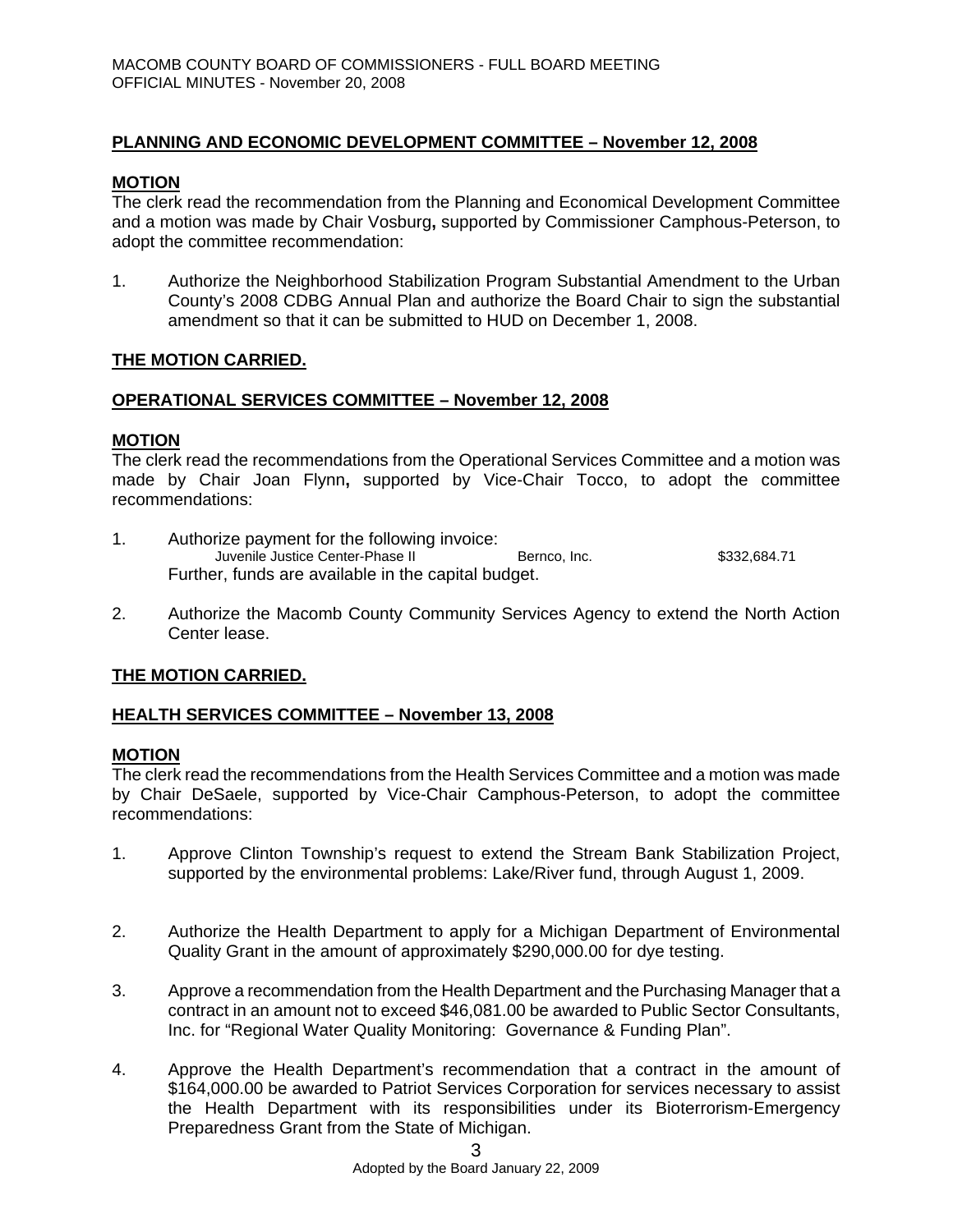- 5. Authorize the Macomb County Animal Shelter to prepare a proposal for constructing an exercise/outdoor kennel area at the shelter.
- 6. Authorize the Macomb County Animal Shelter to discontinue the spay/neuter deposit program and implement a spay/neuter prior to release or adoption program.
- 7. Authorize the Health Department to issue a request for proposals for spay/neuter services for Macomb County Animal Shelter.
- 8. Approve the Health Department's recommendation that a contract for an amount not to exceed \$100,000.00 be awarded to Southeastern Michigan Health Association (SEMHA) for a behavioral risk factor survey needed by the Health Department to fulfill requirements for local Health Department accreditation by the Michigan Departments of Community Health Environmental Quality, and agriculture, and to assist the Health Department in identifying services of greatest public health urgency during a period of budget reductions.
- 9. Authorize the Health Department to conduct a public hearing on December 4, 2008 on the proposed regulations governing body art establishments in Macomb County.

### **THE MOTION CARRIED.**

### **COMMUNITY SERVICES COMMITTEE – November 14, 2008**

#### **MOTION**

The clerk read the recommendations from the Community Services Committee and a motion was made by Chair Tocco, supported by Commissioner Bruley, to adopt the committee recommendations:

- 1. Authorize the Macomb County Community Services Agency to receive \$115,381 in Weatherization Assistance Program Redistribution funds.
- 2. Authorize the Macomb County Community Services Agency to receive \$348,500 from the Department of Human Services to provide weatherization and client education measures for low-income families.
- 3. Authorize the Macomb County Community Services Agency to receive \$117,948 from the Michigan Community Action Agency Association.
- 4. Authorize the Macomb County Community Services Agency to receive \$39,732 from Suburban Mobility Authority for Regional Transportation (SMART) under the specialized services operating assistance program**.**
- 5. Authorize the Macomb County Community Services Agency to receive an additional \$20,164 from the FEMA – Federal Emergency Food and Shelter Program through United Way for Southeastern Michigan.
- 6. Authorize MSU Extension 4H Program to accept Michigan State University's Teen Peer Mentoring & Service Learning Supplemental Funding Grant for October 1, 2008, through April 30, 2009, in the amount of \$12,500 to develop and implement a peer mentor program for elementary and high school youth in Macomb County schools.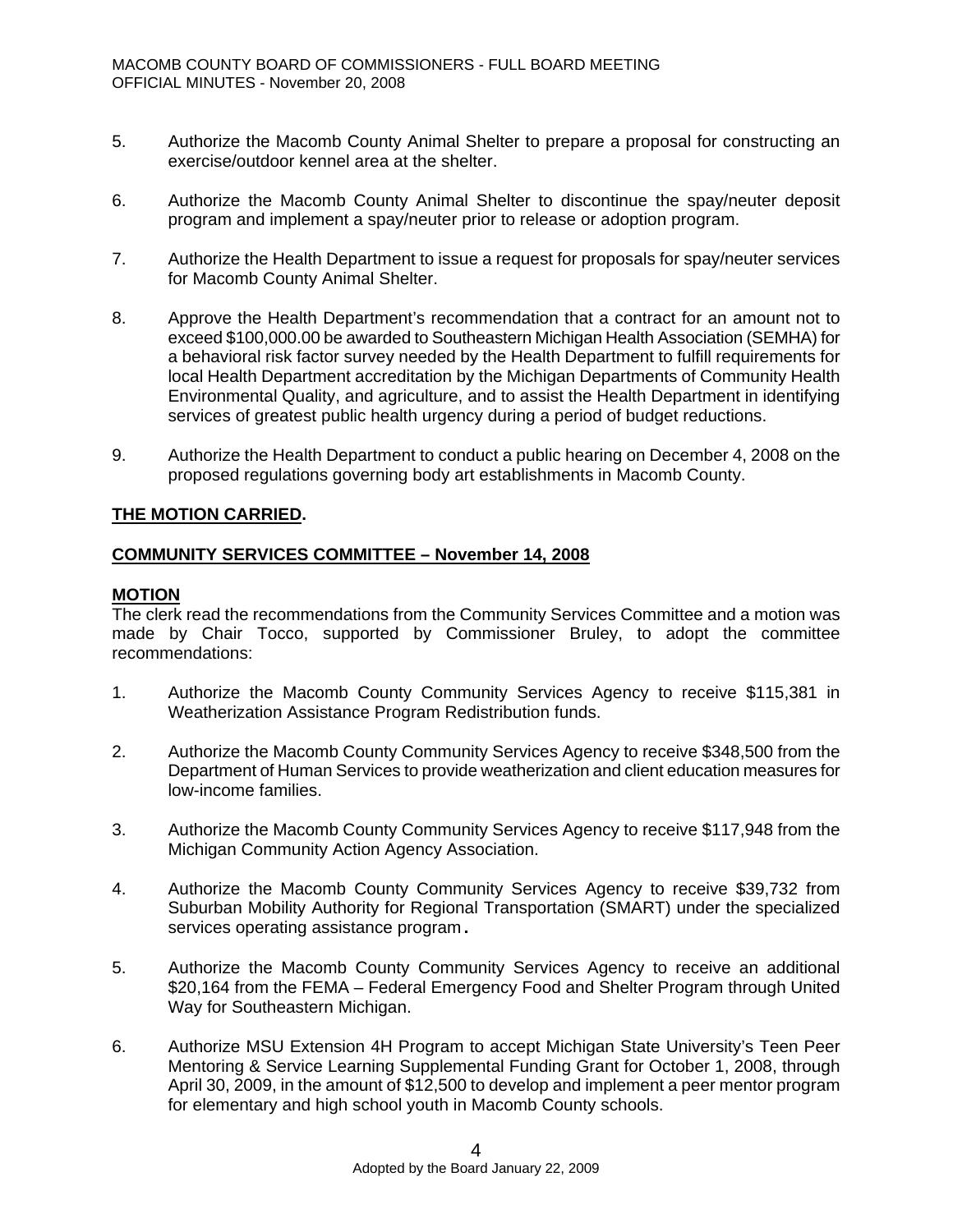# **THE MOTION CARRIED.**

### **PERSONNEL COMMITTEE – November 17, 2008**

### **MOTION**

The clerk read the recommendations from the Personnel Committee and a motion was made by Chair Camphous-Peterson, supported by Vice-Chair Duzyj, to adopt the committee recommendations:

Commissioner Mijac asked to separate item #2. There were **NO** objections.

- 1. Approve reconfirmation of one Case Manager for Macomb/St. Clair Employment and Training Agency.
- 3. Approve an amendment to the county hiring policy in regard to vacant entry level positions as outlined in a November 10, 2008 correspondence from the acting Human Resources Department Director.
- 4. Approve the modified Employee Assistance Program (EAP) contract for 2009.
- 5. Concur with the request from the Department of Planning and Economic Development to transfer and reassign up to two full-time librarian positions from the county library to the Planning and Economic Development Department as research librarians for the purposes of assisting in economic development efforts; Further, these positions, which are currently represented by the UAW, would continue to maintain union status and current level of wages and benefits as provided in the union contract. The implementation of this resolution would be subject to discussions with the UAW. (Record NO votes for DeSaele, Drolet, Lund and Vosburg)

### **THE MOTION CARRIED.**

### **SEPARATED MOTION**

2. Approve reconfirmation of the following vacancies:

| One Nurse Aide                | Martha T. Berry |
|-------------------------------|-----------------|
| One Rehabilitation Nurse Aide | Martha T. Berry |
| Two Team Leaders              | Martha T. Berry |
| One Unit Clerk                | Martha T. Berry |
| One Dispatcher                | Sheriff         |

Further, that the acting Human Resources Director discuss the need for the positions with the department heads and proceed accordingly.

### **THE MOTION CARRIED.**

### **AD HOC COMMITTEE ON COUNTYWIDE ENERGY CONSERVATION – November 17, 2008**

### **MOTION**

The clerk read the recommendation from the Ad Hoc Committee and a motion was made by Chair DiMaria, supported by Commissioner Bruley, to adopt the committee recommendation:

1. Concur in the recommendation of the Facilities and Operations Department Director and the Purchasing Manager and proceed with the installation of the ozone laundry generation system at the jail annex.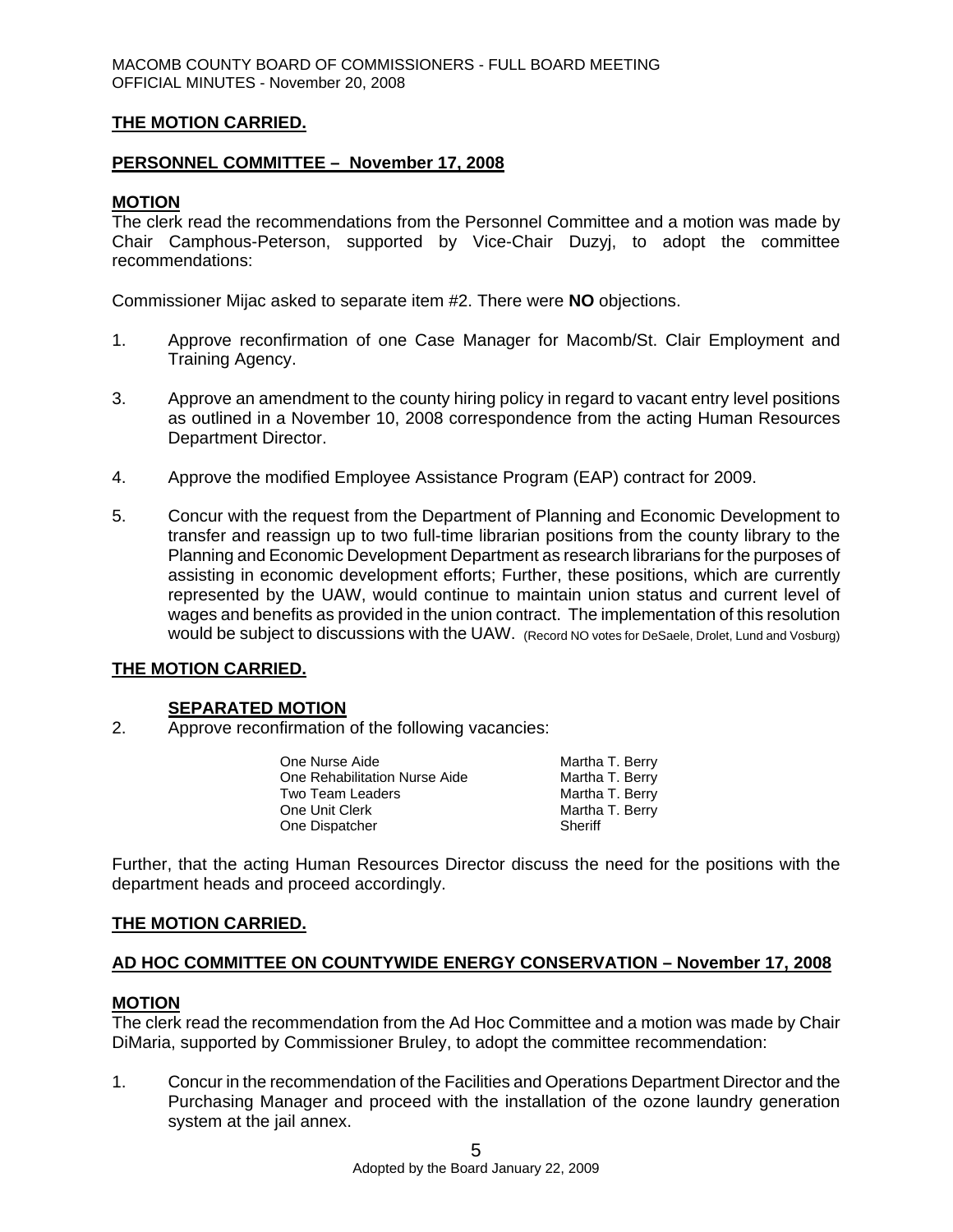# **THE MOTION CARRIED.**

### **BUDGET COMMITTEE – November 18, 2008**

# **MOTION**

The clerk read the recommendations from the Budget Committee and a motion was made by Chair Brown, supported by Vice-Chair Sauger, to adopt the committee recommendations:

Commissioner Rengert asked to separate item #1. There were **NO** objections. Commissioner Doherty asked to separate item #8. There were **NO** objections.

- 2. Accept the Plan B budget proposal as submitted by the acting Director of Emergency Management and maintain the current acting director's position through 2009.
- 3. Authorize the filing of the  $10<sup>th</sup>$  year Juvenile Accountability Block Grant in the amount of \$39,406 with a county cash match of \$3,941 to support Juvenile Drug Court Operations.
- 4. Approve payment of \$12,284 to Harrison Township from the environmental problems: Lake/River Fund for debris removal from the Murdock Ballard drain.
- 5. Correct the 2008 Macomb County Apportionment Report for Chesterfield Township's millage increase from 8.3001 to 8.8001 as a result of voter approval at the November 4, 2008 general election.
- 6. Renew the lease for the court building cafeteria with Mr. Amir Eisho for a five-year term at the annual rate of \$9,000 effective January 1, 2009. (Record NO vote for DeSaele)
- 7. Retain the part-time Account Clerk I/II position previously deleted in Plan B, promote a housekeeper to the recently vacant custodian position and delete the resulting vacant housekeeper position in the Facilities and Operations Department for an additional annual savings of \$41,170 in 2009, as outlined in the Director of Facilities and Operations memo dated October 27, 2008.

### **THE MOTION CARRIED.**

# **SEPARATED MOTION**

1. Accept the Plan A budget proposal as submitted by the acting Director of Emergency Management.

# **THE MOTION CARRIED.**

# **SEPARATED MOTION**

8. Delete from the 2008 budget the vacant positions in the amount of \$1,832,202 as outlined in the Finance Director's October 30, 2008 memorandum, revised vacant position listing. (Record NO votes for Crouchman, Doherty, Duzyj, J. Flynn, Roberts, Rocca, Sauger and Slinde)

### **MOTION TO AMEND**

A motion to amend was made by Commissioner Doherty, supported by Commissioner Gieleghem, to re-title position to "Emergency Manager Coordinator" and restore funding to match the previous level of the Assistant Director's position and have that position continue to report to the Board of Commissioners. **THE MOTION TO AMEND CARRIED.0**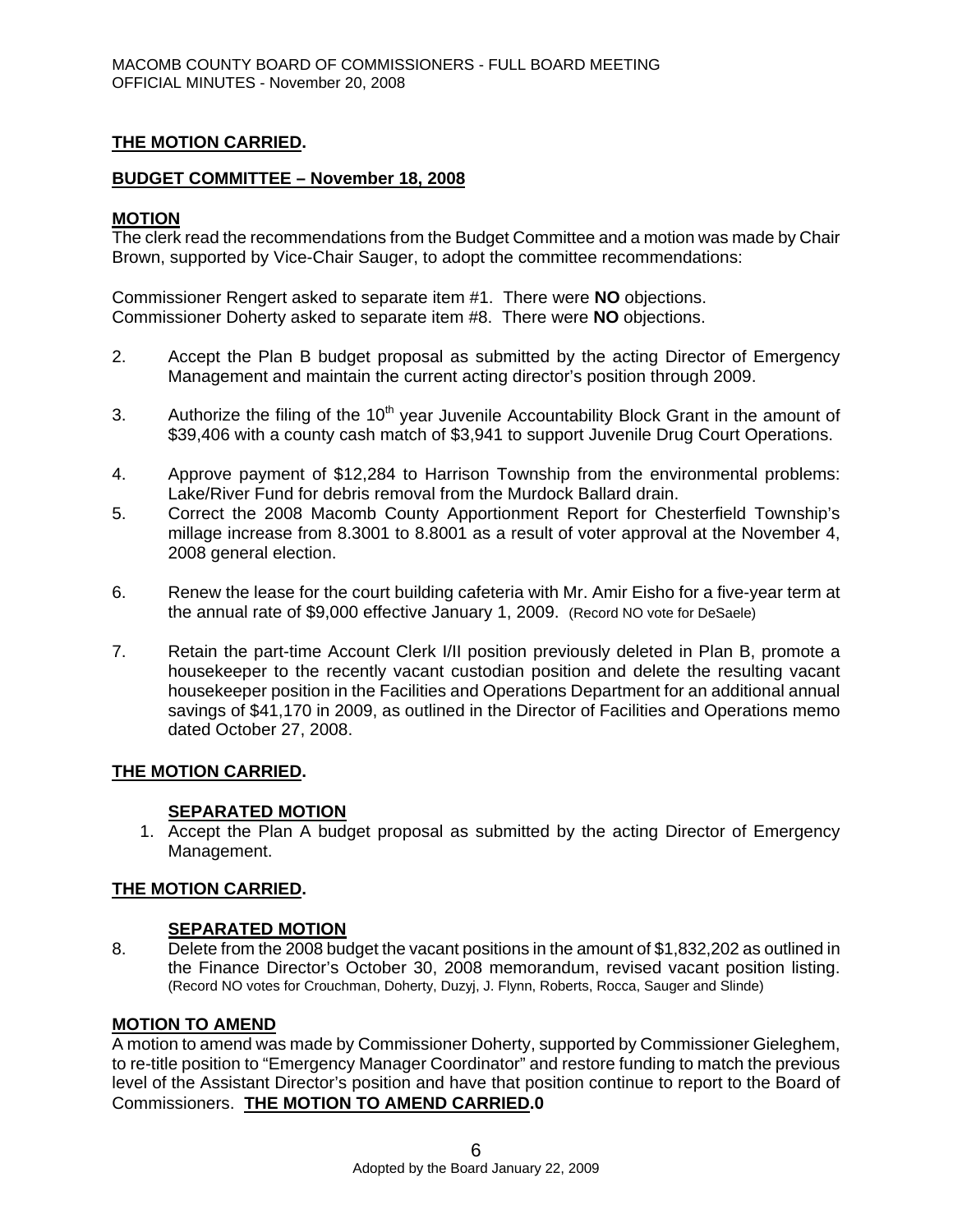### **MOTION TO AMEND**

A motion to amend was made by Commissioner Brown, supported by Commissioner Camphous-Peterson, to amend the 2008 Macomb County vacant position listing to remove the Supervisor of Records listing under the County Clerk-Register of Deeds and replace it with a Typist Clerk II position. **THE MOTION TO AMEND CARRIED.** (Record NO vote for Doherty)

### **MOTION TO AMEND**

A motion to amend was made by Commissioner DiMaria, supported by Commissioner Bruley, to reinstate the Public Works Station Operator. **THE MOTION TO AMEND CARRIED.** 

### **MOTION TO AMEND**

A motion to amend was made by Commissioner Brown, supported by Commissioner DiMaria, to delete from the vacant position listing the \$68,331 Public Works Drain Account Specialist.

#### **FRIENDLY AMENDMENT**

Commissioner Brdak made a friendly amendment to refer the item back to Budget Committee. Commissioner Brown accepted the friendly amendment.

### **THE MOTION TO AMEND CARRIED.**

### **THE SEPARATED MOTION AS AMENDED CARRIED.**

### **FINANCE COMMITTEE – November 19, 2008**

#### **MOTION**

The clerk read the recommendations from the Finance Committee and a motion was made by Chair Slinde, supported by Vice-Chair Szczepanski, to adopt the committee recommendations:

- 1. Approve the monthly bills (with corrections, deletions and/or addenda) and authorize payment; further, to approve the payroll in the total amount of \$16,126,568.88, with necessary modifications to the appropriations. (Torrice abstaining)
- 2. Authorize the Human Resources Department to send a first class and certified letter, to include the cost of cobra, to all employees and retirees who have not responded to the dependent eligibility audit and are not in compliance; anyone who is 75 years or older will be personally contacted by the Human Resources Department to determine their situation; for those not responding, their retirement check will be held in abeyance until their situation is straightened out; once an employee or retiree turns in their audit, they will be reinstated in the program; for any senior or retiree, the online probate record in the county they reside in shall be reviewed to determine if they have a guardian.
- 3. Authorize the Department of Planning and Economic Development to work with the Finance Department and Information Technology Department to develop procedures to accept online registrations and credit card payments for Macomb County.
- 4. Eliminate the Transportation Specialist position from Community Services Agency's (MCCSA) budget.
- 5. Concur in the recommendation of Corporation Counsel and Risk Management regarding potential litigation as outlined in attorney/client privileged communication of Corporation Counsel.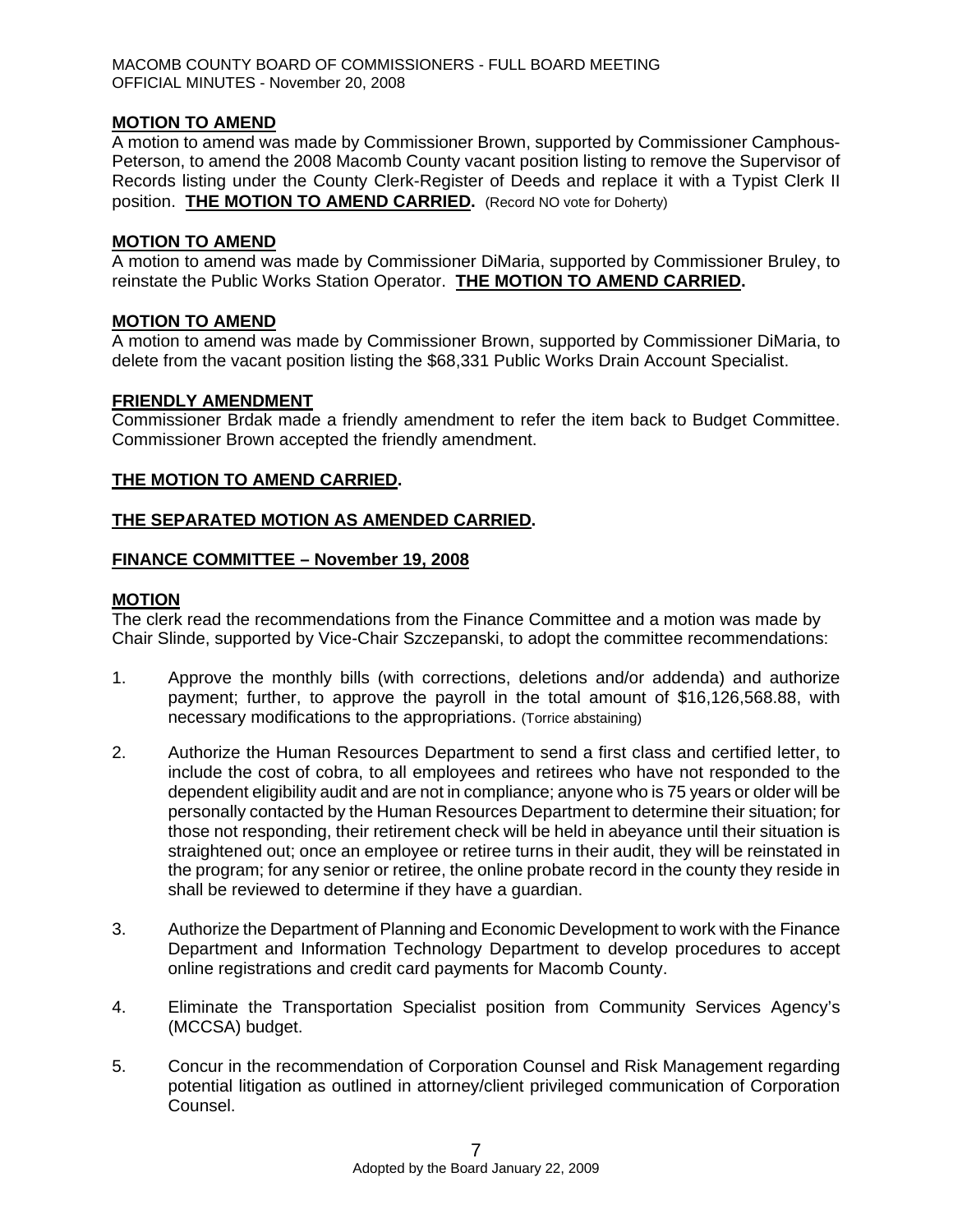- 6. Concur in the recommendation of Corporation Counsel and outside counsel regarding the case of LeBeau vs. County of Macomb, et al.
- 7. Concur in the recommendation of Corporation Counsel and outside counsel regarding the case of Yarbrough vs. County of Macomb.
- 8. Consider legal opinion of Corporation Counsel regarding contract issues with Benefit Control Methods for senior prescription discounts.

### **THE MOTION CARRIED.**

### **RESOLUTIONS/TRIBUTES**

#### **MOTION**

A motion was made by Commissioner Camphous-Peterson, supported by Commissioner Torrice, to adopt the following Resolutions:

Commissioner Drolet asked to separate Resolutions B & E. There were **NO** objections.

Res. No. 08-73 Supporting the Van Dyke - 8 Mile Gateway Collaborative as a Michigan Center for Regional Excellence (offered by Vosburg; recommended by PED Committee on 11/12/08) Res. No. 08-69 Supporting the National Guard and Reserve (offered by Camphous-Peterson; recommended by Personnel Committee on 11/17/08) Res. No. 08-68 Commending MCREST on 20 Years of Service to the Community (offered by Crouchman; recommended by Personnel Committee on 11/17/08) Res. No. 08-75 Supporting the Principles and Concepts of the Michigan Association of Home Builders Proposed Stimulus Package Being Considered by State Legislative Leaders (offered by Brown; recommended by Budget Committee on 11/18/08) Res. No. 08-71 Commend Detective Derek McLaughlin For Years of Dedicated Service (offered by DiMaria; recommended by Finance Committee on 11/19/08) Res. No. 08-74 Commending Mr. Paul's Chop House for 40 Years in Business (offered by Board Chair; recommended by Finance Committee on 11/19/08)

### **THE MOTION CARRIED.**

#### **SEPARATED RESOLUTIONS**

- Res. No. 08-70 Supporting the Michigan Green Schools Program in Macomb County (offered by Brdak; waived to Full Board by LAS Chair)
- Res. No. 08-72 Urging Government Assistance to the Automobile Industry (offered by Camphous-Peterson; recommended by Personnel Committee on 11/17/08)

**THE MOTION CARRIED** (Record NO vote for Drolet)

# **ITEM WAIVED BY LAS COMMITTEE CHAIR:**

### **MOTION**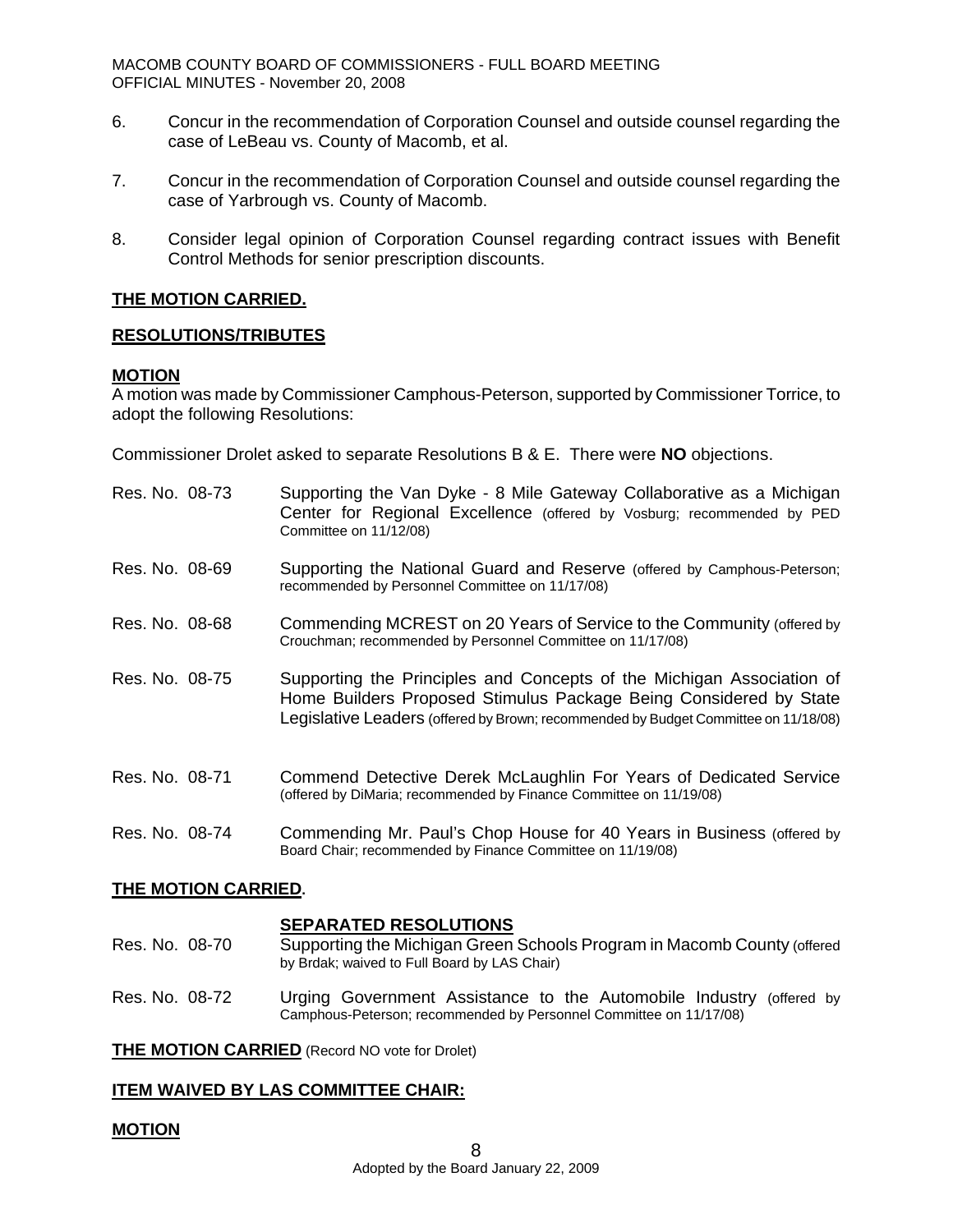A motion was made by Commissioner Szczepanski, supported by Commissioner Camphous-Peterson, to accept miscellaneous department request / Sheriff's Office. **THE MOTION CARRIED.** 

### **MOTION**

A motion was made to renew authorization for Clerk/Register of Deeds to fight real estate fraud and continue the five "extra hire" employees to implement the "Entry Book." **THE MOTION CARRIED.** 

#### **ITEM WAIVED BY SENIOR CITIZENS COMMITTEE CHAIR:**

#### **MOTION**

A motion was made by Commissioner J. Flynn, supported by Commissioner Gieleghem, to accept AAA 1-B/MMAP One-Time supplemental contract for LIS outreach. **THE MOTION CARRIED.** 

#### **MOTION**

A motion was made to accept SMART specialized services operating assistance program thirdparty contract for FY 2009. **THE MOTION CARRIED.** 

#### **APPOINTMENTS**

a) **Community Corrections Board** (1 appointment*;* vacant term ending 03/31/11)

### **MOTION**

A motion was made by Commissioner J. Flynn, supported by Commissioner DeSaele, to approve the appointment of Richard M. Kelley to the Community Corrections Board. **THE MOTION CARRIED.** 

#### b) **Local Emergency Planning Committee** (1 appointment)

#### **MOTION**

A motion was made by Commissioner Slinde, supported by Commissioner Tocco, to approve the appointment of Kevin M. Sommers to the Local Emergency Planning Committee. **THE MOTION CARRIED.** 

**NOT** 

#### **NEW BUSINESS**

Commissioner Lund spoke regarding SEMCOG appointments.

#### **PUBLIC PARTICIPATION**

Jennifer Jozwiak, 10071 Carroll Road, Columbus Twp.

### **ROLL CALL**

| <b>NAME</b>        | <b>DISTRICT</b> | <b>PRESENT</b> | ו שו<br><b>PRESENT</b> |
|--------------------|-----------------|----------------|------------------------|
| Andrey Duzyj       |                 |                |                        |
| Marvin Sauger      | 2               | X              |                        |
| Phillip A. DiMaria | 3               |                |                        |
| Jon Switalski      | 4               | х              |                        |
| Susan L. Doherty   | 5               |                |                        |
| Joan Flynn         | 6               | х              |                        |
| Sue Rocca          |                 |                |                        |
| David J. Flynn     | 8               | х              |                        |
| Robert Mijac       | 9               |                |                        |
|                    |                 |                |                        |